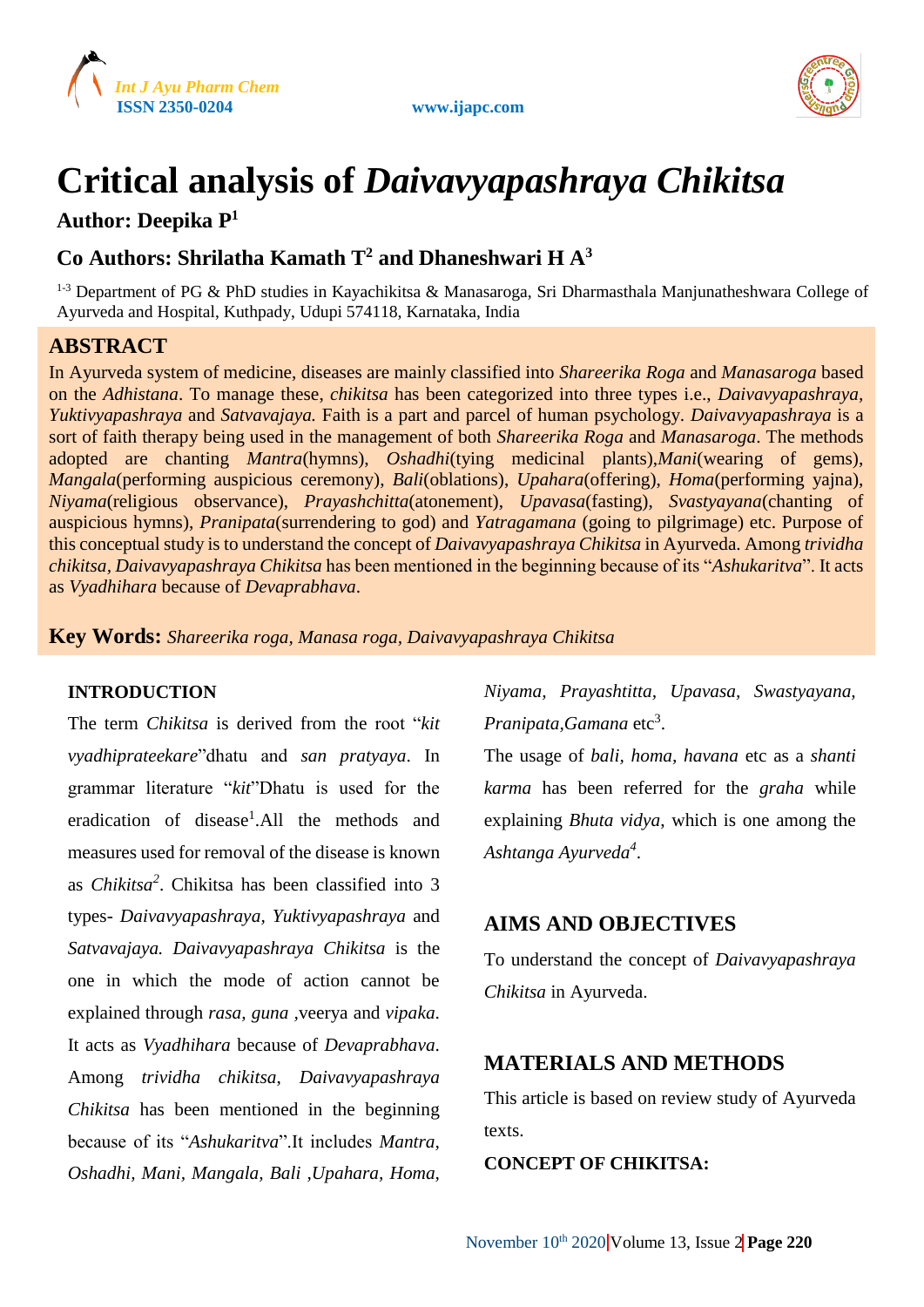



The one which does *Vyadhiharana* is considered as *Chikitsa*. In Ayurveda many synonyms are used for *Chikitsa* such as *Vyadhihara, Pathya, Sadhana, Aushadha, Prayashchitta, Prashamana, Prakruti Sthapana* and *Hita<sup>5</sup>* .Many classifications of *Chikitsa* are mentioned in classics. One among them is *Trividha* classification.

- *1. Daivavyapashraya*
- *2. Yuktivyapashraya*
- *3. Satvavajaya*

# **CONCEPT OF** *DAIVAVYAPASHRAYA CHIKITSA:*

The word "*Daiva*" has got various meanings such as one which is invisible, relating to  $\text{gods}^6$ , produced by fate and *Karma* which was done in the previous life<sup>7</sup> .The word *Vyapashraya* refers to depending on. *Daivavyapashraya* is literally mean that any therapy which depends on or linked to *Daiva*. The mode of action of *Daivavyapashraya Chikitsa* is beyond the purview of reasoning. It includes the following: -

#### *MANTRA*

The chanting of sacred hymns or words is called as *Mantra*. It is *Adravya aushadha*. While explaining *sadvritta* it is said that one should not have *Bhojana* without chanting *Mantra<sup>8</sup> .Omkar pranava mantra* is chanted while worshipping *Rasalinga* to obtain the *Rasasiddhi<sup>9</sup> .Garuda mantra, Rudra mantra, Tripura mantra* were explained for the *Sthambhana and Shamana* of *Sarpa visha<sup>10</sup> .*Specific mantra is mentioned for *Garbhadana* purpose<sup>11</sup>.For *Sukhaprasava* and to avoid the death of the embryo inside the womb, particular *Mantra* are mentioned<sup>12</sup>. . While

explaining *Jatamatra shishuparicharya* it is said that one should recite the *Mantra* in the right ear of the child by blessing to live for hundred years<sup>13</sup>.Chanting of *Gayatri mantra* is adviced in the context of *Mukhamandika graha*  treatment<sup>14</sup>. In the treatment of *Agantuja unmada Siddha Mantra prayoga* has been mentioned<sup>15</sup>. In the context of *Vishama jwara* '*Vishnu*  sahasranama' patana has been told<sup>16</sup>. Before the administration of *vamanadravya* to the patient physician have to chant *mantra* for the success of the therapy<sup>17</sup>.*Rakshoghna mantra* are chanted for the protection of post-operative wounds from evil organisms<sup>18</sup>.

Many researches are going on to elicit the effect of *'Gayatri Mantra'* and *'OM'*. Researchers found that the *Mantra* generates different sound waves which are helping in calmness of mind. The cosmos is charged with energy and so is *Mantra.*  A *Mantra* chanted with a specific pitch can unfold the energy within the cosmic energy within the uttered word and can motivate and mobilize the cosmic energy leading to the desirable changes within and outside the human body. *Mantra* at defined frequency aimed at pleasing certain deities who are supposed to respond to vibrations directed at them with a particular frequency. Each deity may have specific zone and hence respond to a specific frequency call<sup>19</sup>.

#### *OSHADHI*

Tying some medicinal plants on the effected part is called as *Oshadhi. Pottali* prepared out of *Hingu, Vacha, Turushkara and Rakshoghna*  should be tied around the neck of the baby and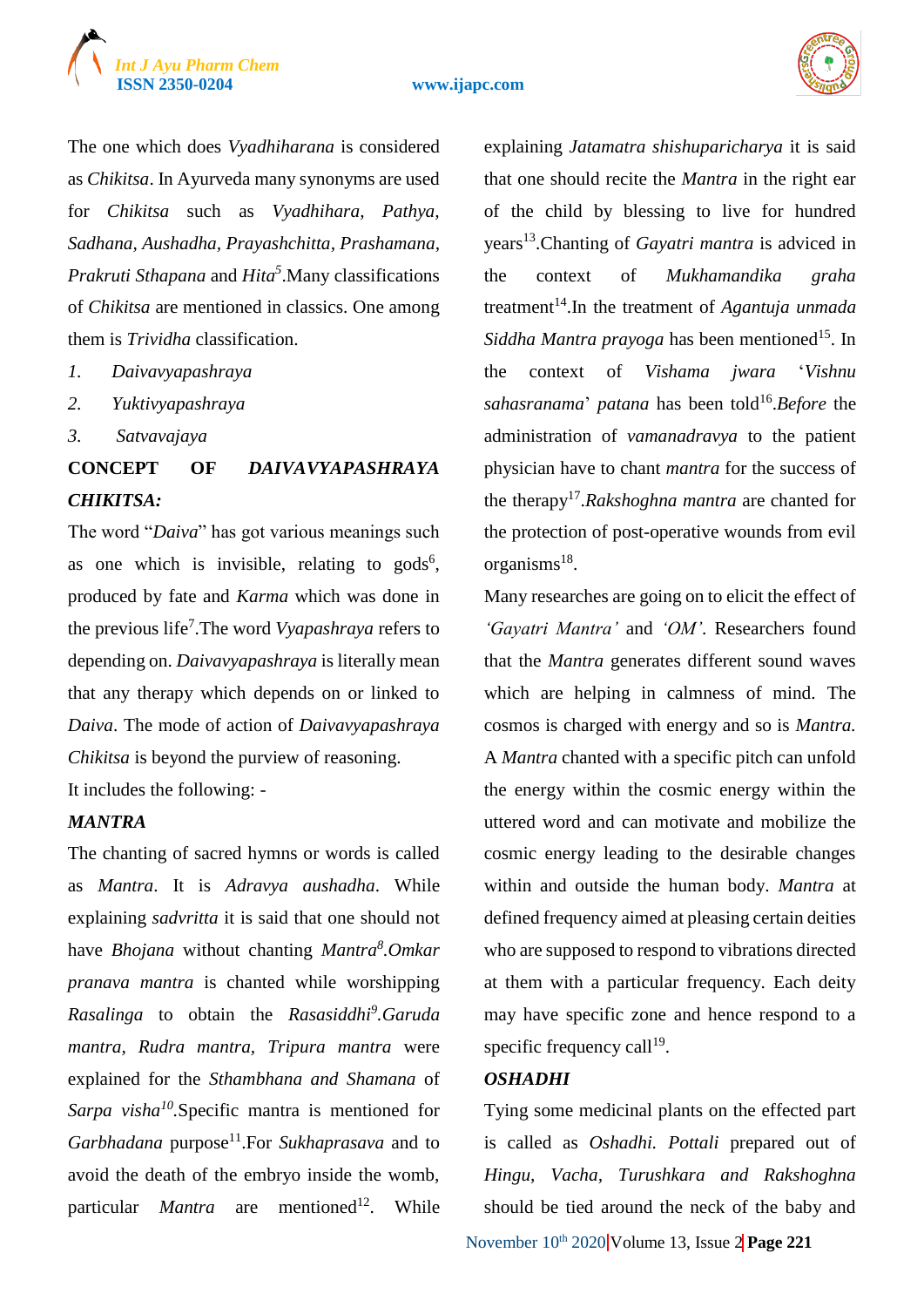



mother to protect them from evils<sup>20</sup>.Oshadhi *dharana* is mentioned in the treatment of *Vishamajwara<sup>21</sup> , Agantuja unmada<sup>22</sup> .*

#### *MANI*

*Dharana* of different gems is called as *Mani prayoga*. *Dharana* of *Vajra, Marakata, Sara, Pichuka, Vishamushika, Karketana(Padmaraga), Sarpamani, Vaidhurya* etc. were suggested to avoid the biting of the snake and to avoid the spreading of the poison on snakebite<sup>23</sup>.Mani prepared from *Hema, Shankha, Pravala* and *Moutthika* should be used as *Sheethopachara* in *Jwara<sup>24</sup> .*Use of *Navaratna* are told in classics to combat the bad effect of *Navagraha<sup>25</sup>* .*Mani prayoga* is also mentioned in *Agantuja Unmada chikitsa.*

#### *MANGALA*

Performing good deeds is considered as *Mangala*. *Mangala karya* should be performed before the administration of *Vamanadravya.* References for *Mangala karya* are available in the treatment of *Vishama jwara, Agantuja unmada.*

These are performed for the wellbeing of the individuals. They propose to obtain the blessings and good wishes of the gods.

#### *BALI*

*Bali* means oblations. *Sarshapa, Atasi kana* are sprinkled inside and outside the *Soothikagara* both during *Prataha and Sayankala as Rakshakarma* to prevent the entry of evils<sup>26</sup>.Different *Balikarma* using specific *dravya* for specific *balagraha* is mentioned in *Ravanakrutha Matruka Chikitsa<sup>27</sup>* . *Gandha* prepared out of *kumkuma, kesara, sarshapa* etc. should be kept in *palasha patra* and

must be placed in a place where four roads meet together in a *nirjana pradesha* as *Bali* to the *Graha<sup>28</sup>* .

#### *UPAHARA*

The word *Upahara* is derived from '*Upa*' and '*Hriyati*'. *Upa* means near and *Hriyati* means to give or to guide. So *Upahara* means unconditional offerings to God. *Gandha, mala, Dhupa, Deepa, Phala, Tandula* is offered to god.

#### *HOMA*

*Homa* is a Sanskrit word used synonymously with *Yajna*. Healing and purifying atmosphere by worshipping the *Agni* or other deities through fire by medicinal woods as medium. In classics it is said that *Homa* should be performed before beginning the *Adhyapana vidhi*(teaching)to obtain the blessings from Lord<sup>29</sup>.Reference of *Putreshti Yajna* is available in the classics which is to be performed by the couple who desires to get healthy child<sup>30</sup>. Homa is advised in the context of *Abhishapa and Abhichara jwara*.

#### *NIYAMA*

*Niyama* are the principles for social wellbeing. While explaining the *Vranaraksha vidhana* five types of *Niyama* were mentioned such as *Akrodha, Guru shushrusha, Shoucha, Ahara laghava* and *Apramada<sup>31</sup> .*In *yogadarshana* also five types of *niyama* were explained and they are *Shoucha, Santhosha, Tapa, Swadhyaya* and *Ishwara pranidhana<sup>32</sup> .*

#### *PRAYASHCHITTA*

*Prayashchitta* is atonement of sins<sup>33</sup>. It is the process of indulging in spiritual disciplines, duties or worships in order to wash off one's sins through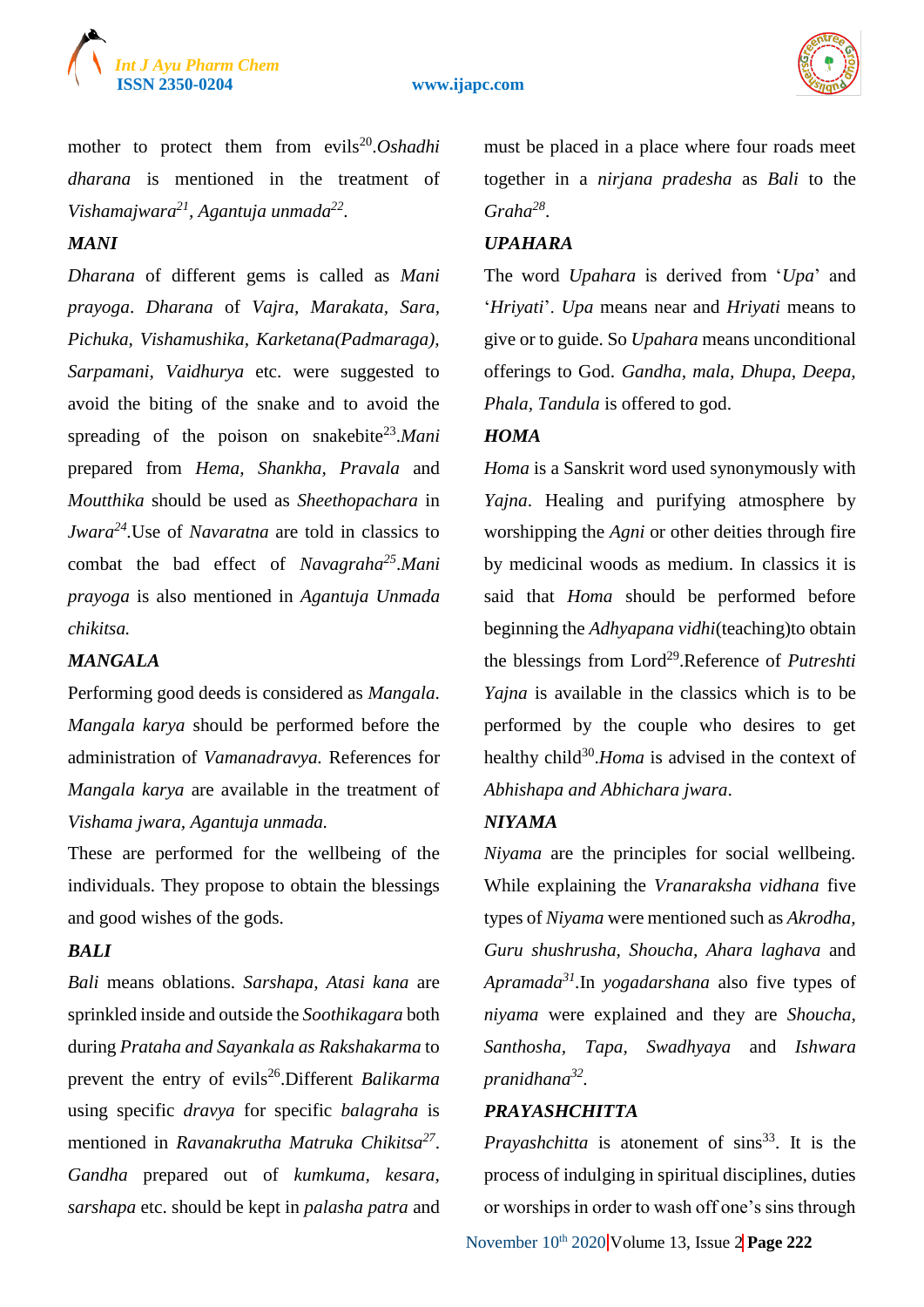



repentance for the sins committed in past life and in present life. In the context of *Agantuja unmada*  reference of *Prayashchitta* is available.

#### *UPAVASA*

*Upa* means near and *Vasa* means to stay. So *Upavasa* means the attainment of close mental proximity with the Lord. According to *Dalhana, Anashana* or *Alpabhojana* is *Upavasa<sup>34</sup> .*The word meaning is fasting. Chakrapani defined it as *'Krodhadi parityaga'* means leaving anger<sup>35</sup>. It is one among the *Dashavidha langhana<sup>36</sup>.Upavasa*  is mentioned as treatment in various diseases like *Ama<sup>37</sup>, Raktavikara<sup>38</sup> , Rasagatha jwara<sup>39</sup>* and *Amatisara<sup>40</sup>* .

Fasting looks like a physical exercise but fasting needs a good control over the mind. When one start fasting, it is more of mental hunger that one need to control than the stomach related hunger. Hence it is also a mental and spiritual exercise.

#### *SWASTYAYANA*

Chanting auspicious hymns. This is nothing but pronouncing well-wishing hymns (*swasti vakya/shanti mantra*) for universal peace and person's welfare. It is considered as *mangalaprada*. *Swasthivachana* is done while performing *Rakshakarma* for eliminating danger from *Rakshasadi evils.*

#### *PRANIPATA*

'*Shareere namaskaraha' <sup>41</sup>*. It means surrendering to the God, teachers and elders. *Sastanga namaskara, Surya namaskara* and *Guru namaskara* are few varieties of *Pranipata*. According to Bhagavad geeta, it refers to *deergha namaskara*. By doing *Pranipata, Pariprashna* and

*seva* to the *tatvadarshi* one can attain jnana(knowledge)<sup>42</sup>.

Surrendering(bending) before something symbolizes the removal of ego from one's mind. The blessings received from above activate the luck, efficiency, knowledge and health.

Regular practice of Surya namaskara causes exposure of body to sunrays and increases muscular strength, immunity, tejas, ojus and spinal cord flexibility.

#### *YATRAGAMANA*

It means going to pilgrimage.

# *Probable mode of action of Daivavyapashraya chikitsa:*

However, the mode of action of this treatment is beyond the purview of reasoning, it appears to have definite role to play, may be by inducing confidence, removing the fear and by inducing the disciplined life style. Two major key factors here are faith and restraint. Faith is important because in the absence of faith nothing much can be expected from the treatment. Extreme restraint is important because one has to follow a disciplined path. Ultimately these methods of treatment are capable of eradicating the disease only due to the divine influences.

*Homa, yajna, mantra japa* provides a framework of physical activity of worship. By being exposed to these rituals the senses of sight, hearing, touch, taste and smell attain total external experience opening to an internal experience attained by faculties of thought, memory, intuition, imagination and emotion. Mantra, through their sound energy, produce a certain emotional force or

November  $10^{th}$  2020 Volume 13, Issue 2 **Page 223**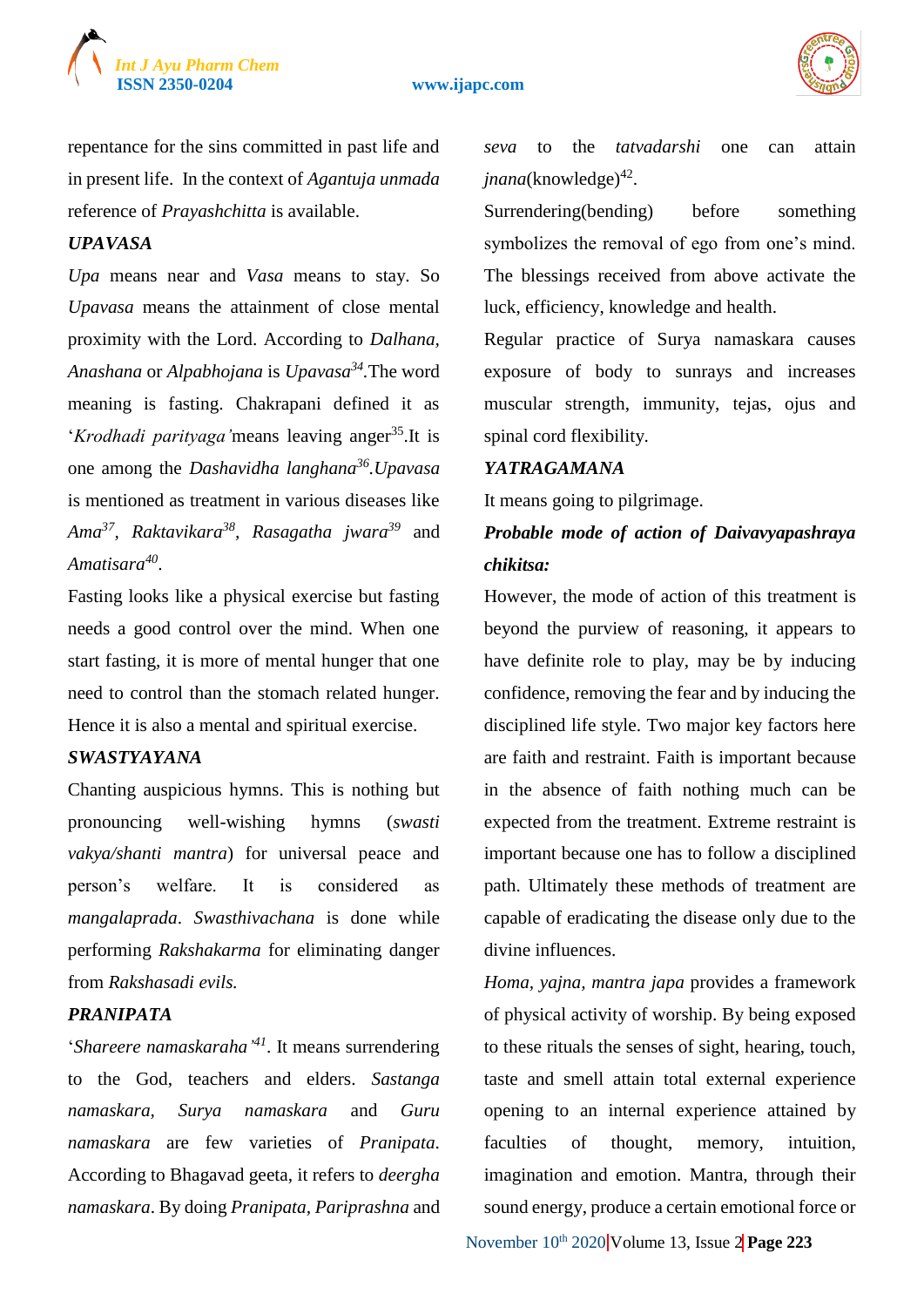

force of feeling. It is believed that the drugs used in *homa* are eco-friendly and used for clearing the environment.

The *koormapurana* states that gems were created from the seven different kinds of rays of light emanating from the seven major planets of our solar system. These rays are transmitted in the seven colors of rainbow. Colors are the frequencies of light in different bands and therefore they emit energy in different forms, which directly influences human body and consciousness. There are hot, cold and neutral colors. Hot colors by increasing heat results in anger and arrogance, cold colors bring calmness in life and neutral colors produce pleasant feelings and joy.

By giving *Upahara* it gives happiness to mind and thus prevents diseases.

*Niyama* (The disciplinary life style) regulates both the psychological and physical physiologies and thus helping prevention and healing.

*Prayaschitta* is to repent and resolve to not repeat the transgression, thus to transform one's behaviour, change one's ways permanently. Principally it is to subvert the future *karma* which would otherwise result by forestalling the thoughts, words and deeds which create negation. By *Upavasa* there will be ignition of *pancha bhutagni* and *dhatvagni* proper and all varieties of *pitta, tejus* and *ojus* in the body. *Pitta dosha* is related with intelligence analytical ability of mind, dedication, resolution to achieve the task at hand etc. So *Upavasa* also helps us to control the mind.

By doing *namaskara*, there will be increase in humility and reduction of ego/enhancement in the spiritual emotion of surrender and gratitude.

*Yatragamana* helps in change in the external environment and it renders physical exercise to the body. For few days person may be departed from worries of daily routine and can have introspection. The depth and detail of all these rituals clearly point to a consciously devised structure that rests on this phenomenal power of faith.

#### **CONCLUSION**

*Daivavyapashraya* is a kind of faith therapy mainly used in the management of both *Shareerika Roga* and *Manasaroga*. As the word "*Daiva*" has got various meanings such as one which is invisible, relating to gods, produced by fate and *Karma* which was done in the previous life, *Daivavyapashraya* is used for the management of diseases which are caused by or linked to *daiva*. Among *trividha chikitsa, Daivavyapashraya Chikitsa* has been mentioned in the beginning because of its "*Ashukaritva*". It acts as *Vyadhihara* because of *Devaprabhava*. The mode of action of this treatment is beyond the purview of reasoning. It appears to have definite role to play, by inducing confidence, removing the fear and by inducing the disciplined life style.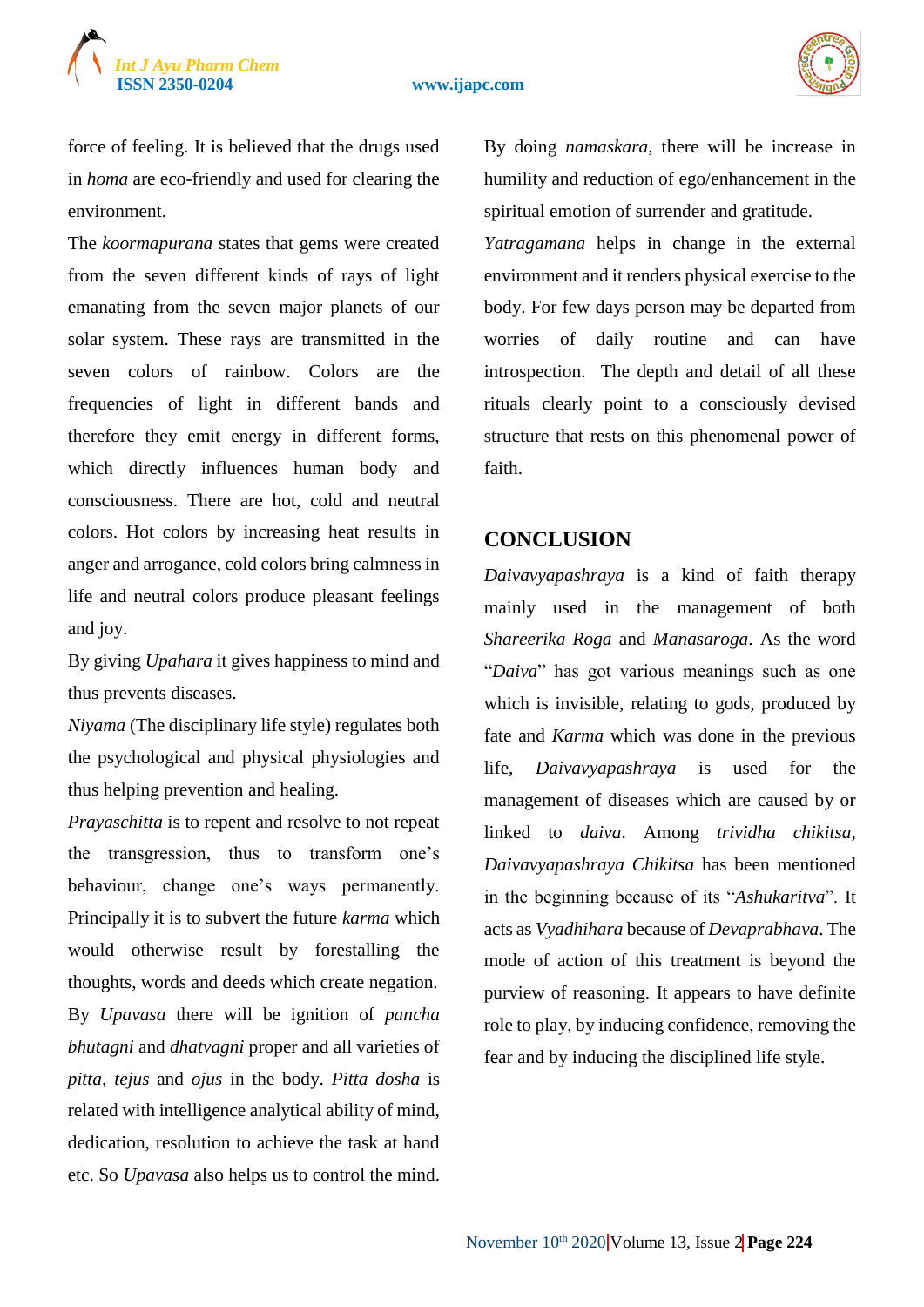



#### **REFERENCES**

1. Rajaradhakantadevabahaddur.Shabdhakalp adruma.Delhi:Nagpublishers;1988;p446Pp553

2. Bhavamishra. Bhavaprakasha. BrahmashankaraMishraeditor.

11thedition.Varanasi: Chaukhambha sanskrith bhawan;2010; p160.Pp556

3. Agnivesha. Charaka Samhita. Jadavji Trikamji Acharya editor. Varanasi: Chowkambha Surabharathi Prakashana; 2014.p77 Pp.738

4. Dalhana Susruta Samhitha.Jadavji Trikamji Acharya editor. Varanasi: Chowkambha Samskruta Samstana;2012, p3Pp.822

5. Agnivesha. Charaka Samhita. Jadavji Trikamji Acharya editor. Varanasi: Chowkambha Surabharathi Prakashana; 2014.p376 Pp.738

6. Agnivesha. Charaka Samhita. Jadavji Trikamji Acharya editor. Varanasi: Chowkambha Surabharathi Prakashana; 2014.p78 Pp.738

7. Agnivesha. Charaka Samhita. Jadavji Trikamji Acharya editor. Varanasi: Chowkambha Surabharathi Prakashana; 2014.p298 Pp.738

8. Agnivesha. Charaka Samhita. Jadavji Trikamji Acharya editor. Varanasi: Chowkambha Surabharathi Prakashana; 2014.p59 Pp.738

9. Acharya Vaghbhata.Rasaratna samucchaya.Siddhinandan Mishra editor.Varanasi: Chowkambha Orientalia; 2011.p198Pp697

10. PandeyVivekanand.Agnipuran ki ayurvedeeya anusandhanatmaka sameeksha. Delhi:Shree Satguru publications;p176-179Pp365

11. Agnivesha. Charaka Samhita. Jadavji Trikamji Acharya editor. Varanasi: Chowkambha Surabharathi Prakashana; 2014.p341Pp.738 12. Agnivesha. Charaka Samhita. Jadavji

Trikamji Acharya editor. Varanasi: Chowkambha Surabharathi Prakashana; 2014.p347 Pp.738

13. Vriddha Vaghbhata.Astangasangraha. Dr Shivprasad Sharma. Varanasi: Chowkambha Samskruta Series Office;2016, p.626Pp.965

14. Dalhana Susruta Samhitha.Jadavji Trikamji Acharya editor. Varanasi: Chowkambha Samskruta Samstana;2012, p.666Pp.822

15. Agnivesha. Charaka Samhita. Jadavji Trikamji Acharya editor. Varanasi: Chowkambha Surabharathi Prakashana; 2014.p474 Pp.738

16. Agnivesha. Charaka Samhita. Jadavji Trikamji Acharya editor. Varanasi: Chowkambha Surabharathi Prakashana; 2014.p426 Pp.738

17. Agnivesha. Charaka Samhita. Jadavji Trikamji Acharya editor. Varanasi: Chowkambha Surabharathi Prakashana; 2014.p654 Pp.738

18. Dalhana Susruta Samhitha.Jadavji Trikamji Acharya editor. Varanasi: Chowkambha Samskruta Samstana;2012, p.22Pp.822

19. Murthy A.R.V.Rationale of ayurvedic psychiatry.Varanasi:Chowkambha

Orientalia;2009, p8Pp531

20. Vriddha Vaghbhata.Astangasangraha. Shivprasad Sharma.Varanasi: Chowkambha Samskruta Series Office;2016, p.629Pp.965

21. Agnivesha. Charaka Samhita. Jadavji Trikamji Acharya editor. Varanasi: Chowkambha Surabharathi Prakashana; 2014.p426 Pp.738